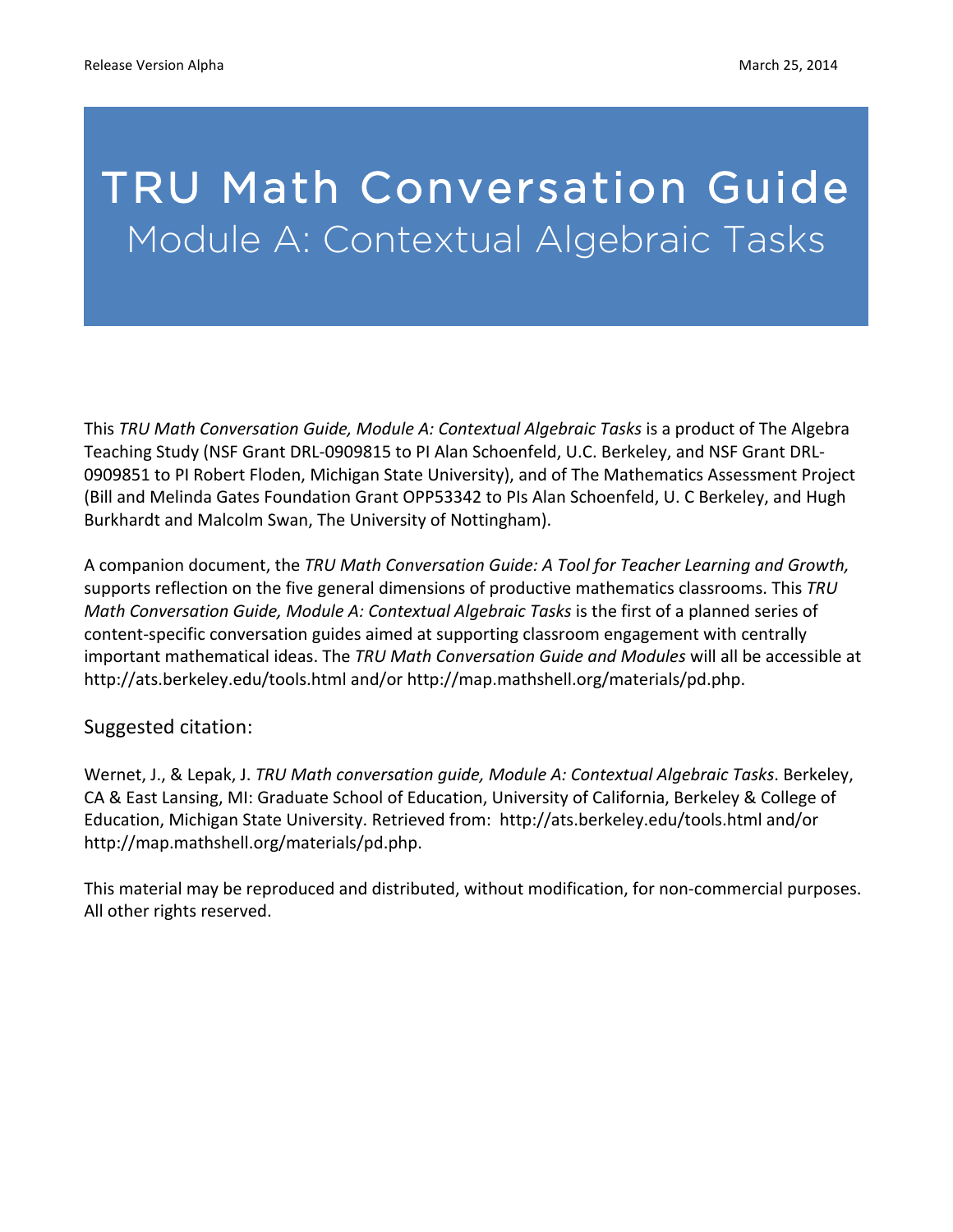# TRU Math Conversation Guide Module A: Contextual Algebraic Tasks

As algebra teachers, researchers, and coaches, we have experienced the challenges of helping students transition from arithmetic to algebraic thinking and supporting all students in developing a robust understanding of algebra. The intent of this content-specific conversation guide is to promote conversations with teachers about ways to engage students in understanding algebra as a powerful tool for problem solving. In particular, we highlight topics that research recognizes as crucial for students to make sense of algebra, particularly as they work toward solving complex problems. These topics include: identifying important quantities, identifying the relationships between them, and representing these relationships in ways that make sense in the problem context.

### What this tool is, and who it is for

As part of the set of TRU Math professional development tools, this conversation guide was developed with the same intentions as those presented in *TRU Math Conversation Guide:* A Tool for Teacher Learning and Growth (Baldinger & Louie, 2014). That is, this tool can be used to guide conversations between teachers and coaches, administrators, and colleagues, or as a guide for a teacher's own planning and reflection. If you haven't done so yet, we suggest that you read the introduction and suggestions at the beginning of the domain-general *Guide* for a better sense of how we intend this guide to be used. For example, as with the general *Guide*, conversations about developing students' algebraic thinking are ideally grounded both in the teacher's long-term learning agenda and in the specifics of a lesson that everyone in the conversation has participated in or observed.

This document is a content-specific companion to the general *Guide*. While the collections of general questions could be used in any mathematics classroom, we designed this guide to be used in algebrarelated lessons, particularly when students are engaging in open-ended modeling or problem solving tasks. This guide is also a way to think about "important mathematical ideas" discussed in the general *Guide* (Baldinger & Louie, 2014, p. 11), as they specifically relate to algebra. As such, this part of the conversation guide can be thought of as an exemplar of a content-specific complement to the first dimension—"The Mathematics"—of the general *Guide*. Subsequent modules may elaborate on "The Mathematics" in other important content areas such as proof, ratio and proportion, thinking with data, and so on.

The collections of questions in this module may be used alongside questions in the content-general document, such as those related to access or uses of assessment, or alone to focus more closely on the development of robust algebraic understanding. In the following sections, we highlight important competencies in algebra and further elaborate on how the conversation guide might be used.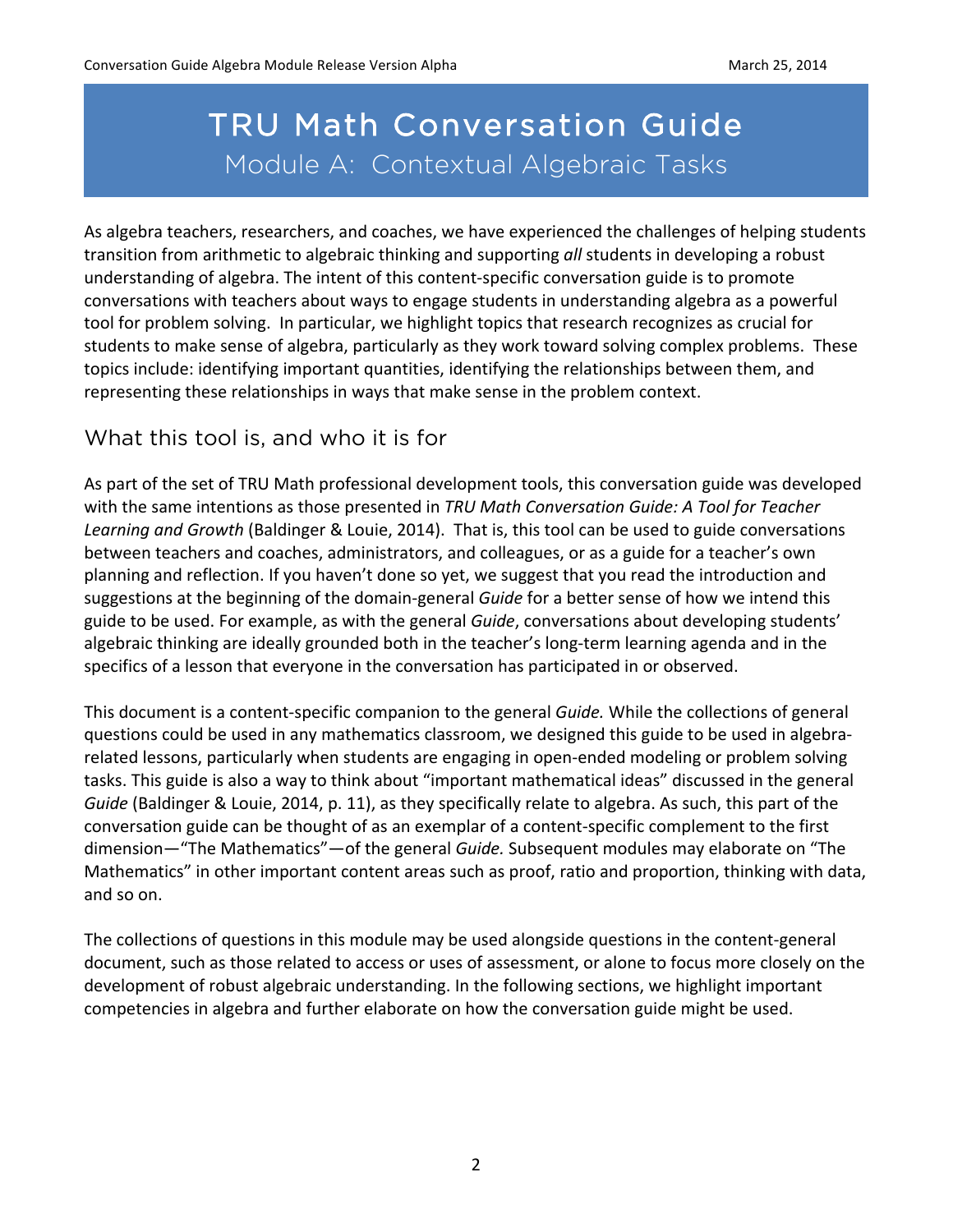### Developing robust understanding of algebra

We believe that all mathematics instruction should help students gain the ability to successfully and confidently engage in solving complex, open-ended tasks. In turn, these kinds of tasks can provide an arena for developing mathematical content and reasoning. That is, the development of algebraic concepts can occur through students' work as they make sense of contexts, choose representations, and work toward solving problems. For example, students can learn about and explore linear relationships through engaging with contextual situations involving constant changes in time and distance. We generally use the word *context* to refer to the problem scenario or "story" in which the mathematics is embedded.

This section of the conversation guide offers ways to generate discussions about opportunities for students to develop algebraic understanding and how to use algebraic tools and reasoning when working with open-ended, contextual situations. Algebra students have traditionally struggled with story problems, often because the "story" is more of a cover story that does little more than to disguise a problem to which students are expected to apply pre-determined algorithms. The tasks we focus on are those with situations requiring more student exploration, possibly involving diagrams and other representations. Important algebraic ideas can surface *through* students' work on the tasks (see the Appendix for an example).

This algebra-specific conversation guide was developed around five competencies identified by the Algebra Teaching Study as necessary to solving complex algebraic tasks. We call these process goals *robustness criteria* (RCs)<sup>1</sup> because each of them represents a necessary step in demonstrating a robust understanding of algebra, especially as required for successfully solving complex tasks. We briefly present these competencies below:

- RC 1 Reading and interpreting text, and understanding the contexts described in problem statements.
- RC 2 Identifying important quantities and the relationships between them.
- RC 3 Using algebraic representations of relationships between quantities.
- RC 4 Performing calculations and procedures with precision and checking the plausibility of results.
- RC 5 Providing convincing explanations that give further insight into the depth of students' algebraic thinking.

We do not consider the robustness criteria to be a sequence of steps for solving a problem, but they are all interrelated. For example, in order to model a contextual situation with a representation, students must first identify the important quantities and the relationships between them. This identification may, in turn, contribute to the justification of a result. Based on observations through the Algebra Teaching Study, we believe it is possible and important for algebra instruction to give students opportunities to develop these competencies, thereby helping them to develop a robust understanding of algebra.

 

<sup>1</sup> For more information regarding the RCs, see the *RCs Elaborated* document at http://ats.berkeley.edu/tools.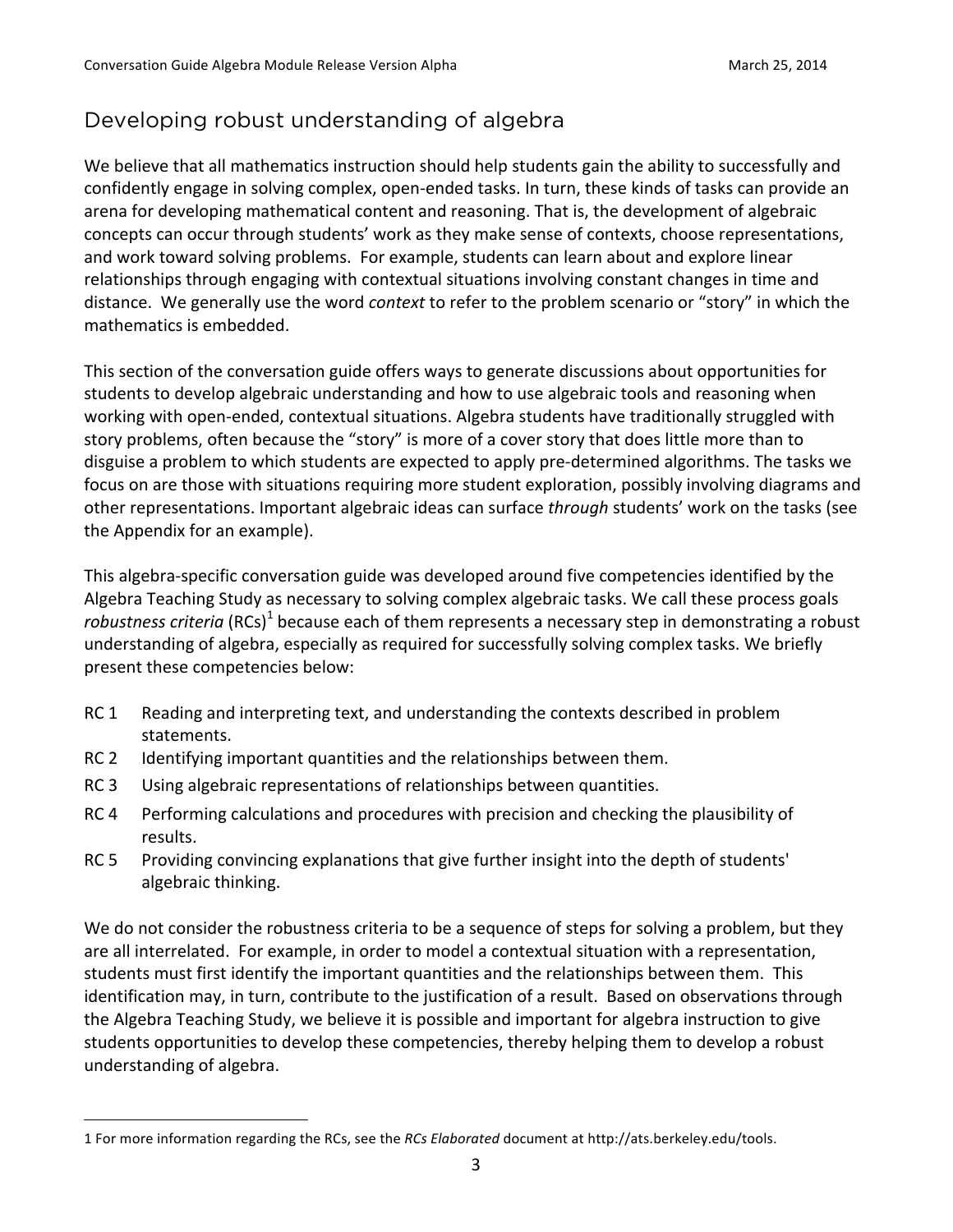### Structure of the Conversation Guide

Each part of this module begins with a core question to frame that portion of the conversation guide. The core questions represent the big ideas that we hope will be helpful as you read through the remaining questions and *think about* statements. Next, there are a series of questions corresponding with parts of the teaching cycle—planning, reflecting, and considering next steps—to provide a basis for conversations about lessons. Finally, the *think about* statements focus on different aspects of a lesson to help guide and provide ideas for those conversations. We encourage you to be flexible in your conversations about the *think abouts*! We anticipate there will be some conversations that address most of the *think about* statements, and some that may only focus on one or two. As with the RCs, they do not necessarily represent a sequence of questions to answer, but rather serve as resources to support reflection on what research highlights as promising teaching moves.

### Suggestions for using Parts 1 and 2 of the Algebra Module

We used the robustness criteria to develop this conversation guide in two ways, which are reflected in each part. In Part 1, there is a series of *think abouts* that touch on each criterion in an introductory way. The second part consists of three sets of questions, each of which provide a concentrated focus on one or two specific algebraic competencies. The two parts can be used individually and together in a variety of ways.

Part 1 of this algebra-specific conversation guide (pp. 5-6) is designed around general questions incorporating all of the RCs, and might be used to consider an algebra lesson overall. In this sense, it looks at how work on individual tasks may be used to develop each of the algebraic competencies. We recommend that teachers initially start with conversations around these questions for one or more lessons. Through these general discussions about developing a robust understanding of algebra, teachers may choose to focus future discussions on a specific area of implementing open-ended contextual algebra tasks, such as making sense of the problem, representing relationships between quantities, and supporting students in articulating mathematical explanations and/or justifications. Part 2 of the algebra-specific conversation guide (pp. 7-10) provides the opportunity to concentrate more intensely on specific areas of robust understanding. Teachers may choose to spend an extended amount of time on these specific aspects of robust understanding, because it takes students time to develop them! The questions in Part 1 could still serve as a checkpoint to launch these more focused discussions.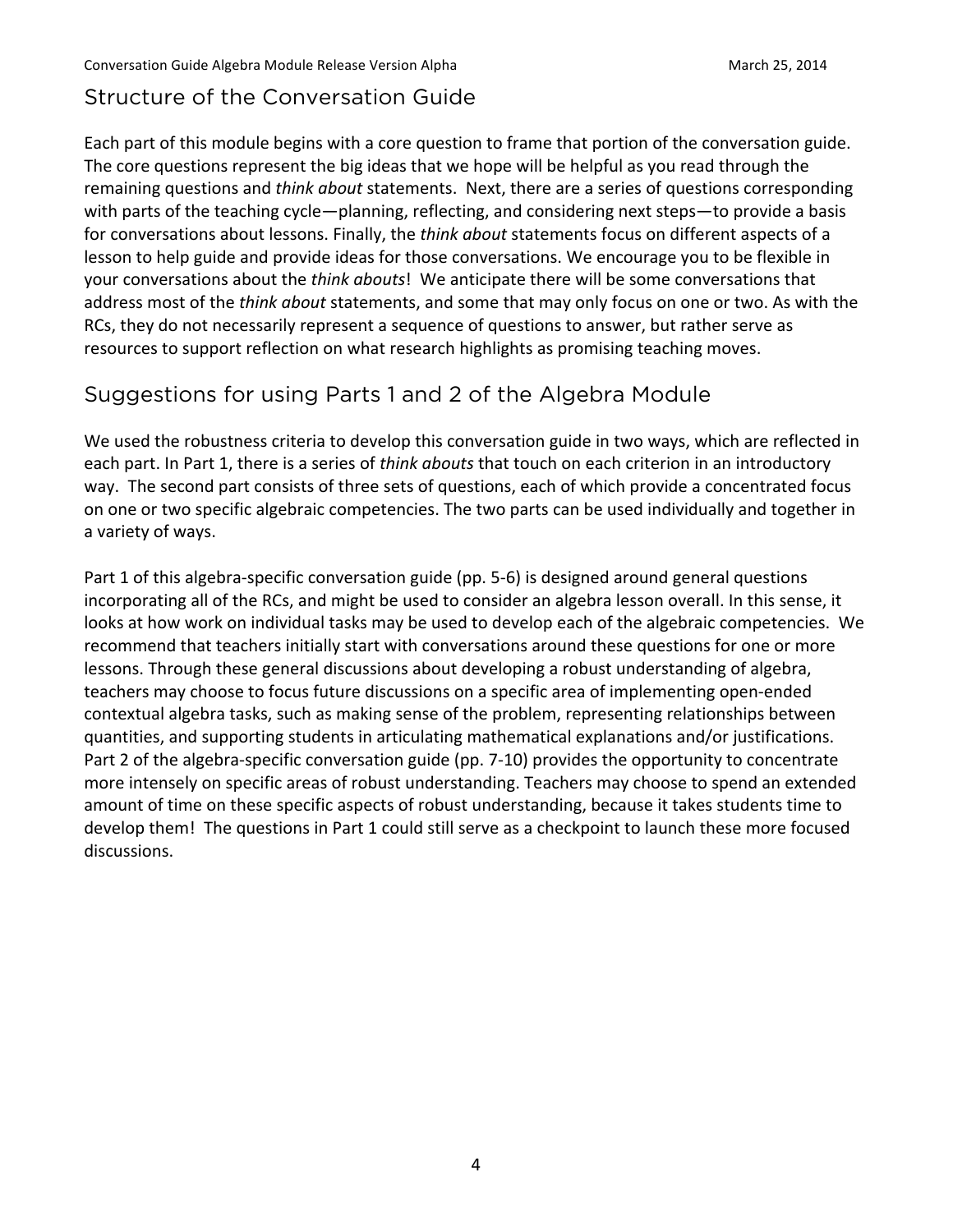### **Part 1: General Reflections on Developing Robust Understanding of Algebra**

# **Robust Understanding of Contextual Algebraic Tasks**

Core Question: How do algebraic ideas and skills that support students in making sense of and solving open-ended contextual algebraic tasks develop in this lesson?

The intent of this portion of the conversation guide is to lay the groundwork for important algebraic ideas that will surface from students' engagement with the task(s)—ideas that will develop over the course of the school year. Because of this focus, the questions and *think about* statements focus on a broad range of objectives that likely go beyond a single lesson, and address several algebraic competencies. So, rather than focusing on specific concepts, such as helping students develop ideas regarding the use of representations, this part of the conversation guide focuses on algebraic ideas that develop as a result of working on complex tasks during a lesson, and how the use of complex tasks supports this development.

# **Robust Understanding of Contextual Algebraic Tasks**

| <b>Pre-observation</b>                                                                                                                                      | <b>Reflecting After a Lesson</b>                                                                                                                                                                                   | <b>Planning Next Steps</b>                                                                                                                      |
|-------------------------------------------------------------------------------------------------------------------------------------------------------------|--------------------------------------------------------------------------------------------------------------------------------------------------------------------------------------------------------------------|-------------------------------------------------------------------------------------------------------------------------------------------------|
| How will important algebraic ideas<br>and competencies relative to<br>contextual algebraic tasks develop<br>through students' engagement in<br>this lesson? | How did students actually engage<br>with algebraic ideas in this lesson?<br>How did this lesson support<br>students in using algebraic tools<br>and reasoning to answer questions<br>about a contextual situation? | How will students continue to<br>engage with the algebraic ideas<br>relative to contextual algebraic<br>tasks that developed in this<br>lesson? |

*Think about:*

- Mathematical goals: The algebra learning objectives for the lesson.
- The context<sup>2</sup>: How the context relates to the algebraic concepts embedded in the problem, and how the context can and does support students in making sense of algebraic concepts.
- **Important quantities**: How students discuss the important quantities and the relationship between quantities. (For example, identifying givens and unknowns, identifying a linear relationship because of a constant rate of change, etc.)
- The use of algebraic representations: Opportunities for students to represent relationships between quantities. (For example, do students have opportunities to model with diagrams, graphs, tables, or variable equations? Are connections made between multiple representations? What features of the representation(s) do they focus on?)
- **Algebraic procedures:** Opportunities for students to choose which algebraic procedures can or should be used to solve the task, and how they are encouraged to attend to accuracy when completing the procedures.
- **Explanation and justification:** Opportunities for students to learn and practice justifying their solutions and/or explaining their algebraic thinking.
- the control of the control of the control of • Making sense of results: Ways in which students are prompted to connect solutions back to the problem situation.

<sup>2</sup> Context here refers to the problem scenario or "story" in which the mathematics is embedded. Depending on the task, some aspects of the guide might not apply. The context-related parts are relevant only when the class is working on a contextual problem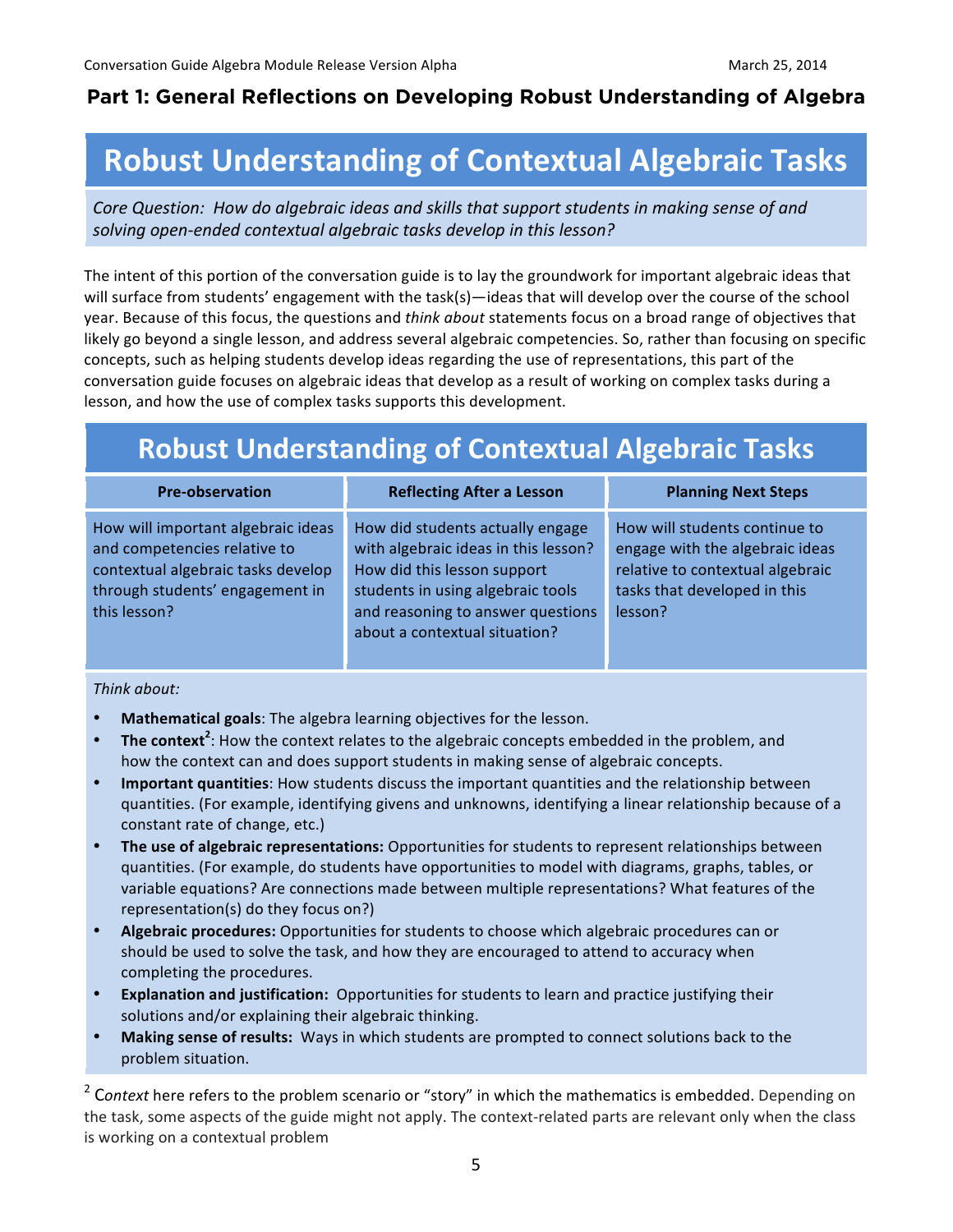#### **Part 2: Focused Reflections on Specific Aspects of Robust Understanding**

Part 2 of this algebra-specific conversation guide (pp. 7-10) provides the opportunity to concentrate more intensely on specific areas of robust algebraic understanding. The following sets of questions focus on making sense of algebra problems, representing relationships between quantities, and supporting students in articulating mathematical explanations and/or justifications. The questions in Part 1 could still serve as a checkpoint for launching these more focused discussions. In fact, we encourage teachers to think about the algebra learning goals in planning and reflecting on every lesson. Specifically, when using Part 2 of the conversation guide, it may be helpful to first consider the following questions, as appropriate:

- How can the problem context and/or emphasizing relationships between quantities support students' development of the important algebraic ideas in the lesson?
- How do different algebraic representations support students' development of the important algebraic ideas? Which representations are most appropriate in the lesson, and why?
- How should solutions be interpreted in a way that supports students' learning of the important algebraic ideas, and how can that learning be furthered through students' explanations and justifications?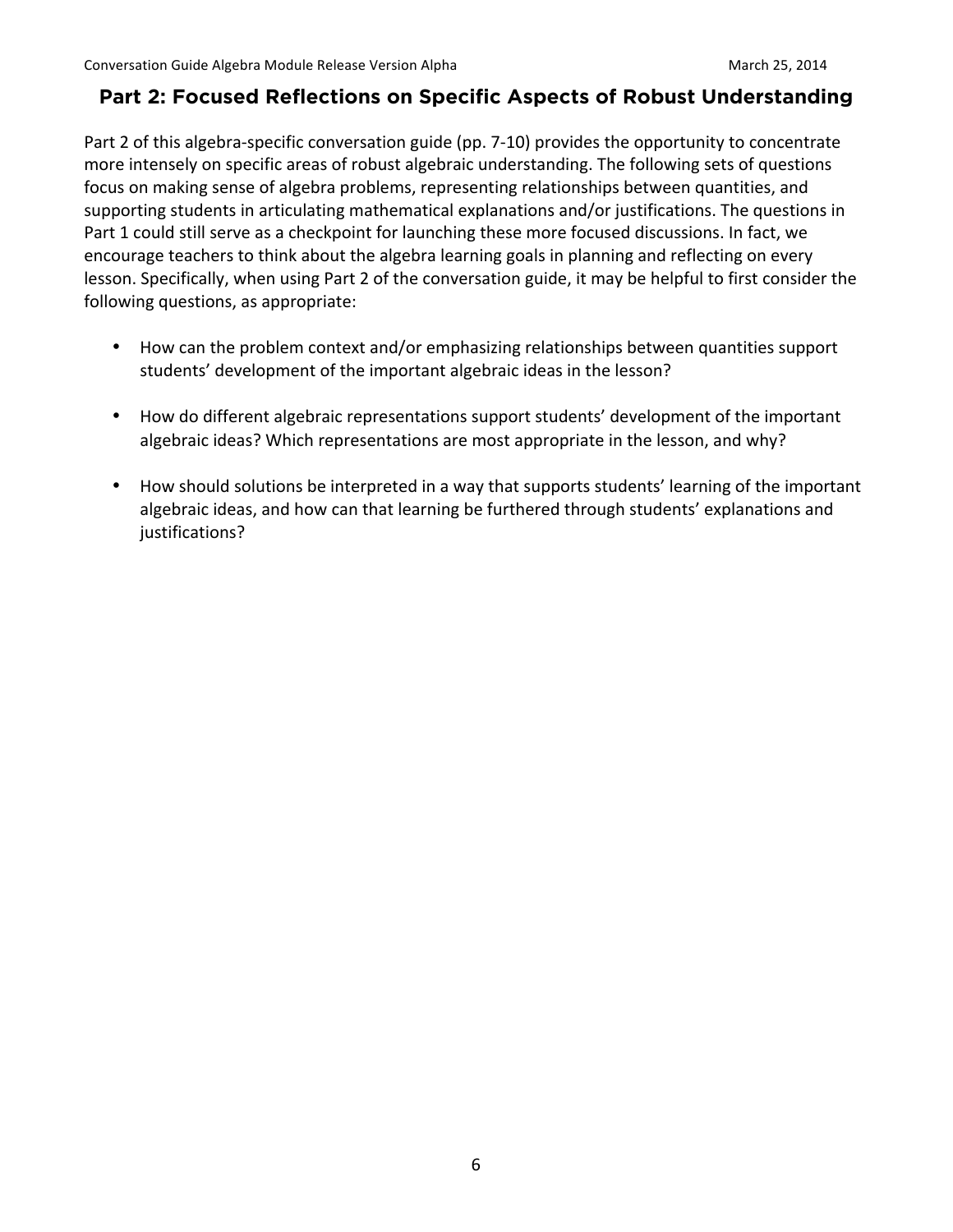# **Making Sense of Problem Contexts**

*Core Question:* What opportunities do students have to explore *important algebraic ideas* as *they relate to the context of the task(s)?* 

Thinking about what a task is asking and uncovering the mathematics embedded in it is an essential first step in solving any contextualized problem. This includes determining the important quantities, how quantities are related, and what mathematical ideas are needed to draw from before "jumping into" a task. To unpack a contextual task in this way requires students to understand both the contextual and mathematical language of the task and to highlight important given and needed information. Thus, instruction should focus on supporting students in making sense of the problem, concentrating on providing opportunities for students to think and talk about the context, the quantities, and the important mathematical ideas in a given task.

| <b>Making Sense of a Problem</b>                                                                                                                                                       |                                                                                                                                |                                                                                |  |  |
|----------------------------------------------------------------------------------------------------------------------------------------------------------------------------------------|--------------------------------------------------------------------------------------------------------------------------------|--------------------------------------------------------------------------------|--|--|
| <b>Pre-observation</b>                                                                                                                                                                 | <b>Reflecting After a Lesson</b>                                                                                               | <b>Planning Next Steps</b>                                                     |  |  |
| What opportunities will students<br>be given to make sense of<br>important algebraic ideas through<br>unpacking the language and<br>important quantities in this<br>problem situation? | How did students engage with the<br>language and quantities in the<br>problem context to develop<br>important algebraic ideas? | How can making sense of a<br>problem context be built on in<br>future lessons? |  |  |

*Think about:*

- Opportunities for students to build on their prior learning, including both mathematical and nonmathematical knowledge.
- How the context relates to the algebraic concepts embedded in the problem, and how the context can and does support students in making sense of algebraic concepts.
- Opportunities for students to determine and discuss important quantities in the task (both given information and quantities to be determined), the relationship between those quantities, and how can they use the context to justify the relationships. (For example, identifying givens and unknowns, discussing how a change in one quantity causes change in another, identifying a linear relationship because of a constant rate of change, etc.)
- Opportunities students have to explain their algebraic reasoning about relationships between quantities and the problem context.
- Evidence indicating that students make sense of the language of the task, the context, and how the context relates to algebraic ideas; and how different students across the class engaged with these ideas.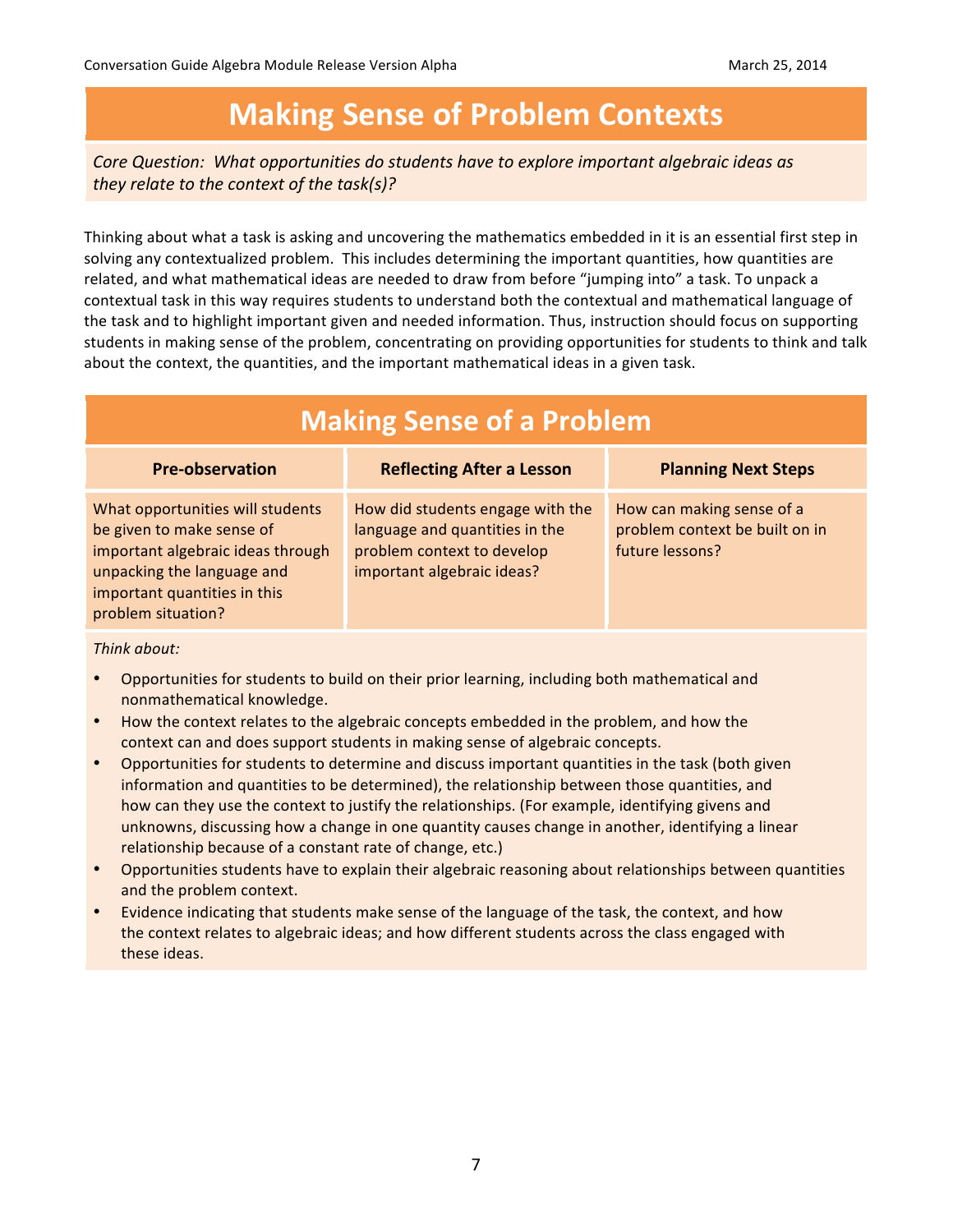# **Representations of Relationships Between Quantities**

Core Question: How do students use algebraic representations to show and explore the relationships *between quantities and solve problems in the task?*

Using algebraic representations<sup>3</sup> to solve a contextual problem is a powerful way to uncover important algebraic ideas and generalizations. This use includes making observations about multiple representations, connecting how changes in one representation relate to changes in another, generalizing these changes to families of functions, and choosing the best representation(s) for a given situation. Supporting students in developing these competencies involves providing opportunities for students to create, interpret, connect, and use algebraic representations to solve open-ended problems.

## **Representations of Relationships Between Quantities**

| <b>Pre-observation</b>                                                                                                                                   | <b>Reflecting After a Lesson</b>                                                                                | <b>Planning Next Steps</b>                                                                                                       |
|----------------------------------------------------------------------------------------------------------------------------------------------------------|-----------------------------------------------------------------------------------------------------------------|----------------------------------------------------------------------------------------------------------------------------------|
| What opportunities will students<br>have to use algebraic<br>representations and make sense<br>of the relationship between<br>quantities in this lesson? | How did students use algebraic<br>representations and make sense<br>of the relationships between<br>quantities? | How can students use what they<br>learned about representations and<br>the relationship between<br>quantities in future lessons? |

*Think about:*

 

- Opportunities students have to generate and interpret algebraic representations.
- Opportunities students have to discuss how the algebraic representations show the relationship between important quantities in the task and how those relationships can be generalized to a family of functions. (For example, how change in a dependent variable is revealed in a table, graph, or equation.)
- Which aspects of representations (for example, specific points in a table, or more global patterns of change in a graph, or parameters in an equation) are important for students to attend to, and how students are supported to attend to them.
- Opportunities for students to consider the affordances of algebraic representations used and why certain representations are appropriate in solving the task, and opportunities to choose appropriate representations.
- How students explore connections between representations.
- How students explain their reasoning about their algebraic representations.
- Evidence indicating students effectively used representations to model and solve the problem, and how different students across the class engaged with these ideas.

 $3$  We include variable equations, coordinate graphs, tables, and diagrams as *algebraic representations.*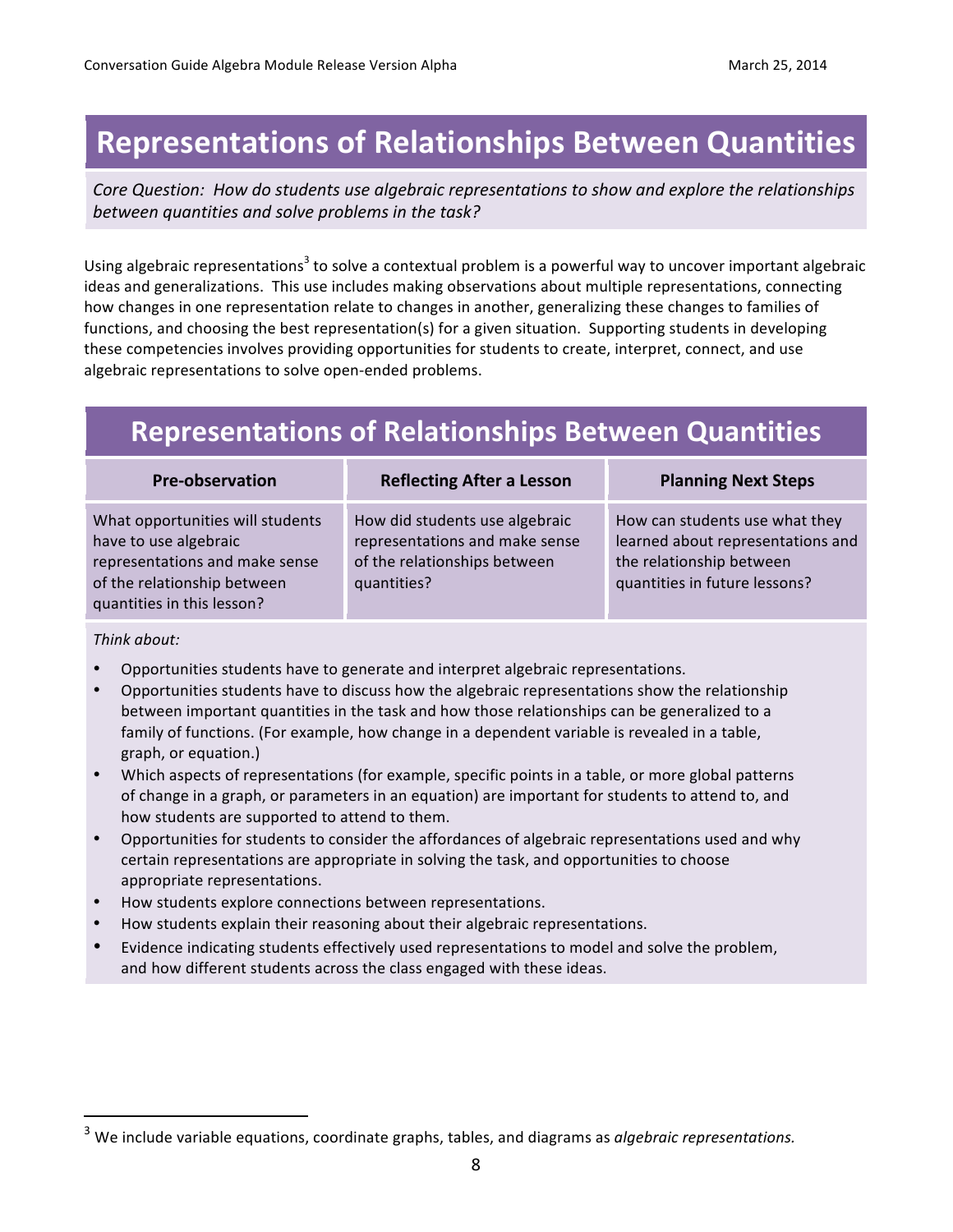# **Interpreting Solutions and Explaining Results**

#### Core Question: What opportunities do students have to make sense of and justify their results?

Using algebraic procedures with precision and being able to justify the results are important mathematical practices for students, both for students to be able to communicate their understanding to others and for teachers to informally assess student thinking. This includes attending to the plausibility of solutions and explaining why an answer may or may not make sense with respect to a problem scenario. Additionally, students should be able to justify the strategies they used to solve the problem, drawing on mathematical resources to justify the results. Supporting students in developing these competencies involves providing explicit guidelines for explanations and justifications as well as giving students opportunities to reflect on—and provide a rationale for-their results within the context of the problem.

| <b>Interpreting Solutions and Explaining Results</b>                                                                                                  |                                                                                     |                                                                                                                                            |  |  |
|-------------------------------------------------------------------------------------------------------------------------------------------------------|-------------------------------------------------------------------------------------|--------------------------------------------------------------------------------------------------------------------------------------------|--|--|
| <b>Pre-observation</b>                                                                                                                                | <b>Reflecting After a Lesson</b>                                                    | <b>Planning Next Steps</b>                                                                                                                 |  |  |
| What opportunities will students<br>have to develop algebraic<br>understanding through explaining<br>and justifying their reasoning and<br>solutions? | How did students explain and<br>justify their algebraic reasoning<br>and solutions? | How can students use what they<br>learned about explaining and<br>justifying their algebraic reasoning<br>and solutions in future lessons? |  |  |

#### *Think about:*

- Opportunities students have to use algebraic procedures to solve the task, which procedures they use, and what opportunities exist to attend to precision in solving problems and presenting their work.
- Opportunities students have to explain their algebraic procedures and respond to each others' explanations.
- Opportunities students have to explain their algebraic reasoning and respond to other students' explanations (e.g., through an algebraic representation, qualitative relationship between quantities, or the problem context).
- How students' explanations and justifications are solicited, and the nature of the explanations/justifications requested. (For example, *can you explain your thinking?;* why does this *procedure make sense?;* what evidence do you have to justify your results?).
- How students are supported or instructed toward effective (complete, convincing) algebraic explanations.
- What opportunities exist for students to check for accuracy and/or connect their results to the problem context.
- Evidence indicating that students effectively made sense of and justified their results, and how different students across the class engaged with these ideas.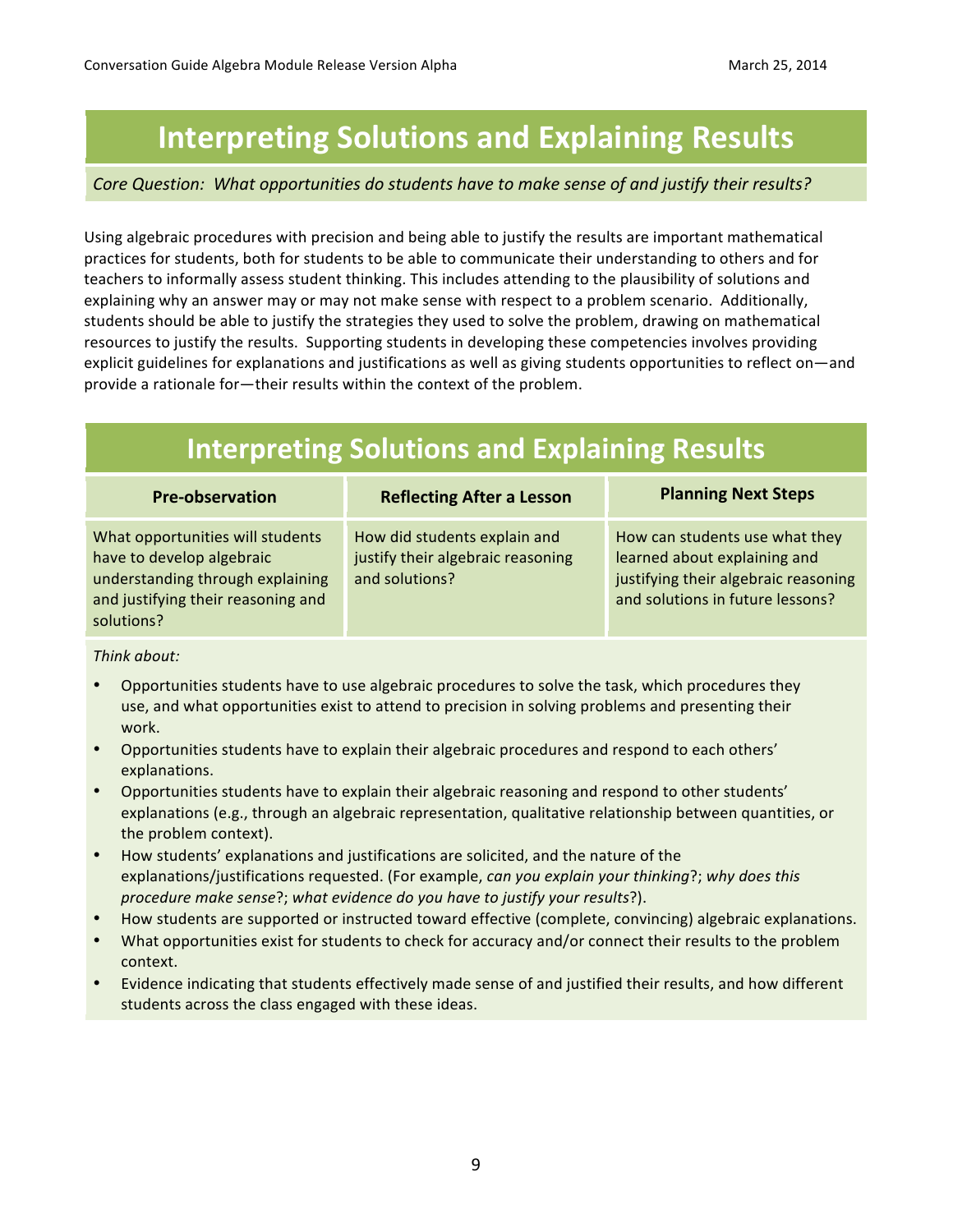#### References

Baldinger, E., & Louie, N. *TRU Math conversation guide: A tool for teacher learning and growth*. Berkeley, CA & E. Lansing, MI: Graduate School of Education, University of California, Berkeley & College of Education, Michigan State University. Retrieved from: http://ats.berkeley.edu/tools.html and/or http://map.mathshell.org/materials/pd.php.